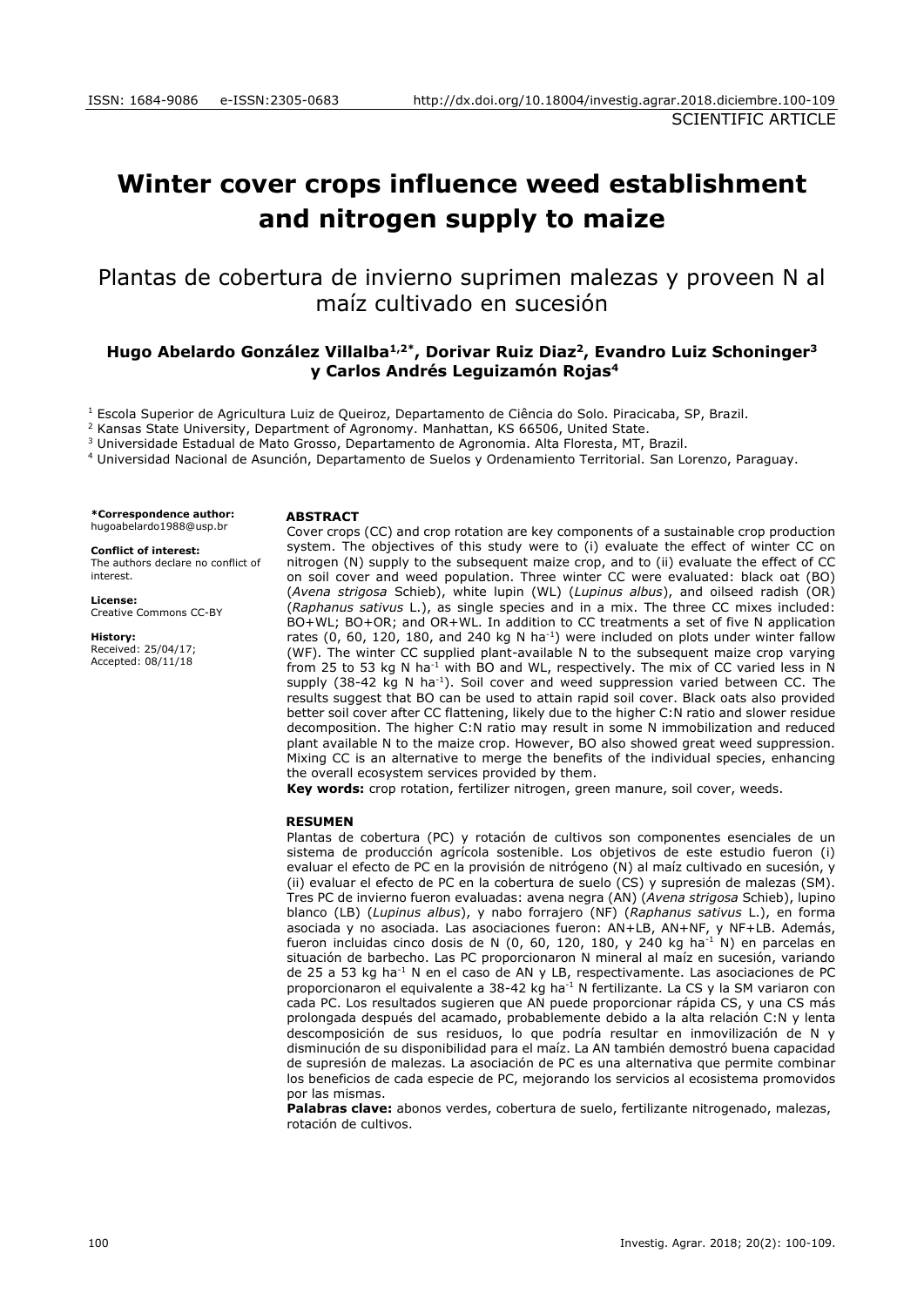# **INTRODUCTION**

The use of cover crops (CC) is essential to improve overall soil health, providing key ecosystem services through increased plant diversity (Finney et al. 2016). The benefits of CC in combination with notill system (NT) on the succeeding crops is well documented worldwide (Albuquerque et al. 2015, Fontoura and Bayer 2009, Giacomini et al. 2004, Varela et al. 2014). However, there is a lack of information in the scientific literature for some regions of South America such as Paraguay, where NT is adopted today in more than 90% of the agricultural land (Derpsch et al. 2016). The use of winter CC in crop rotations is considered more suitable than summer CC due to the same spacetime occupation with summer cash crops (Florentin et al. 2011).

Optimum nitrogen (N) supply and proper weed control is often considered the main challenges for maize production, especially under NT system (Bender et al. 2013, Lundy et al. 2015). Nitrogen immobilization can be higher under NT system due to the presence of high amounts of plant residues on the soil surface (Frasier et al. 2016), and weed control typically relies on chemical control (Hodgdon et al. 2016, Kaundun et al. 2014). Legume CC can provide N for the succeeding crop (Florentin et al. 2011, Mahama et al. 2016), with the potential of replacing part of the fertilizer N application (Fontoura and Bayer 2009, Mahama et al. 2016, Tully et al. 2015). The amount of available N supply from CC depends on several factors: total N uptake by the plants, timely N mineralization from the residue, N availability for the next crop, rainfall during the cropping season, and the technology level adopted in the farming systems (Blanco-Canqui et al. 2015, Giacomini et al. 2004).

Three common winter CC species in South America are black oat (BO), white lupin (WL) and oilseed radish (OR). As stated by Tosti et al. (2014), mixtures of CC may be an efficient alternative to merge benefits of the individual species, improving the overall ecosystem services provided by their inclusion in the crop rotation system (Blanco-Canqui et al. 2015, Ramirez-Garcia et al. 2015). Research studying winter CC (as single specie or mix) on N supply and weed control for maize production has yet to be conducted on typical Ultisol soils in South America. The objectives of this study were to (i) evaluate the N supply from winter CC to the subsequent maize crop, and to (ii) evaluate the

## **MATERIAL AND METHODS**

A field experiment was conducted in Caaguazú, Eastern Region of Paraguay (25° 27' 04'' South and 55° 54' 10'' West) during the 2010/2011 growing season. The annual mean rainfall of this area fluctuates between 1700-2000 mm, with a mean temperature of 21°C (DMH 2015).

The experiment was carried out on a sandy loam Rhodic Paleudult, with 0-3% slope and good drainage, (Lopez et al. 1995). Soil samples were taken from the 0- to 10- and 10- to 20-cm depth across the experimental site before the establishment of the study (Table 1).

Soil samples were air-dried, ground to pass a 2 mm sieve and analyzed for soil pH in a 1:1 water suspension (Tedesco et al. 1995). Soil texture was determined by the hydrometer method (Bouyoucos 1962). Soil organic carbon (SOC) was determined by the Walkley-Black method (Tedesco et al. 1995) and soil total nitrogen (STN) by the Kjeldahl digestion method. Soil P, K, Ca and Mg were analyzed using the Mehlich-1 extraction (Tedesco et al. 1995). Soil potential acidity (H+Al) was measured with the SMP buffer method (Shoemaker et al. 1961). Cation exchange capacity (CEC) at pH 7.0 was calculated by adding the exchangeable basic cations  $Ca^{+2}$ , Ma<sup>+2</sup> and K<sup>+</sup> and the potential acidity (H+Al) (Raij 2011). Base saturation was calculated dividing the values of the basic cations by CEC and then multiplied by 100 (Raij 2011). Soil nitrate (NO<sub>3</sub>-N) was extracted with KCl 1M and then analyzed with the Kjeldahl distillation (Tedesco et al 1995). The results of the analysis are presented in Table 1. The experimental site has a history of approximately 35 years under crop production using low input (fertilizer or pesticides) and under conventional-tillage. Crops included in the rotation for this region include sugarcane (*Saccharum* spp.) with maize and pasture cultivated every three years, and the study area had no recent history of fertilizer application. Lime was surface-applied two months before the establishment of the study based on soil test results.

The experimental design was randomized complete block with three replications. Three winter CC were adopted: black oat (BO), white lupin (WL), and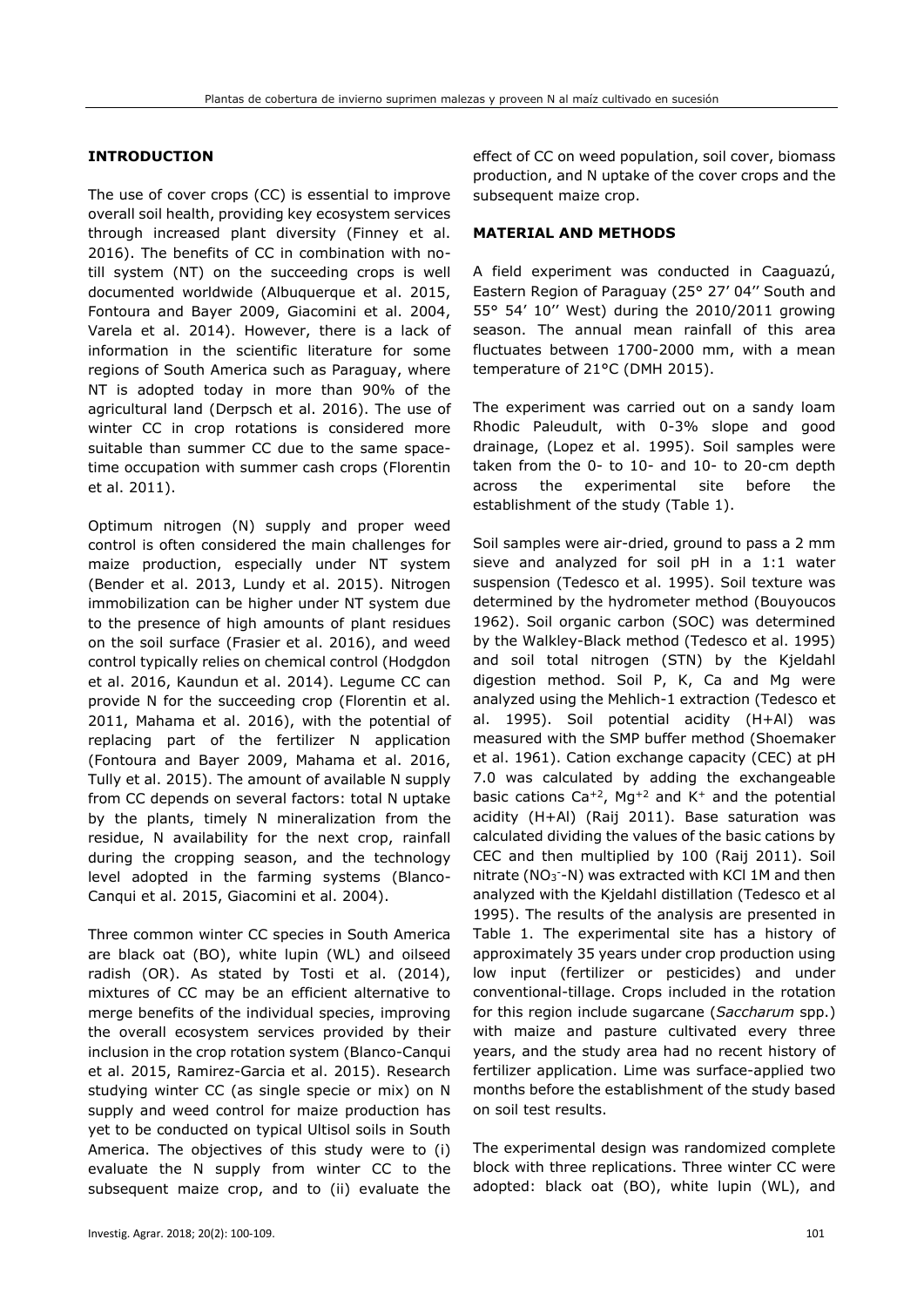oilseed radish (OR), as single species and in a mix. The three CC mixes included: black oat and white lupin (BO + WL); black oat and oilseed radish (BO + OR); and oilseed radish and white lupin (OR + WL). In addition to CC treatments, a set of five N application rates were included on plots under winter fallow (WF). Nitrogen rates were 0, 60, 120, 180 and 240 kg N ha<sup>-1</sup>.

**Table 1.** Selected physicochemical soil properties of a subtropical Ultisol under transition from conventional tillage to no-till system, sampled at 0- to 10- and at 10- to 20- cm depth.

| Depth                                                                                                                    | pН  | Clav |     |     |     |       |               |      | SOC† STN‡ P S K Ca Mg H+Al§ CEC¶                                                                                      |    | BS           |
|--------------------------------------------------------------------------------------------------------------------------|-----|------|-----|-----|-----|-------|---------------|------|-----------------------------------------------------------------------------------------------------------------------|----|--------------|
| m                                                                                                                        |     |      |     |     |     |       |               |      | $-$ - - - - - g kg <sup>-1</sup> - - - - - - mg dm <sup>-3</sup> - - - - - - - - - - mmolc dm <sup>-3</sup> - - - - - |    | $O_{\Omega}$ |
| $0.0 - 0.1$                                                                                                              | 6.5 | 100  | 5.1 | 0.6 | 5.2 | 4.6 3 |               | - 30 | 49                                                                                                                    |    | 45           |
| $0.1 - 0.2$                                                                                                              | 6.3 | 93   | 4.4 | 0.6 | 3.9 | 4.5   | $\mathcal{P}$ | 24   | 49                                                                                                                    | 82 | 40           |
| + Soil organic carbon; # Soil total nitrogen; § Potential acidity; Cation exchange capacity at pH 7.0; # Base saturation |     |      |     |     |     |       |               |      |                                                                                                                       |    |              |

Cover crops were planted on June 2010 with the following seeding rates:  $60$  kg ha<sup>-1</sup> of BO; 140 kg ha<sup>-1</sup> of WL; 20 kg ha<sup>-1</sup> of OR; 30 kg ha<sup>-1</sup> of BO + 80 kg ha<sup>-1</sup> of WL; 35 kg ha<sup>-1</sup> of BO + 8 kg ha<sup>-1</sup> of OR; and 10 kg ha<sup>-1</sup> of OR  $+$  80 kg ha<sup>-1</sup> of WL. No fertilizer was applied to the CC. The cover crops were killed by hand at flowering (approximately 120 days after planting), using a machete in order to imitate the passing of a knife-roller. Maize (hybrid DEKALB 390) was planted with a hand-held planter into the CC stubble immediately after CC flattening. Rowspacing was 80 cm and seeding rate 55,000 seeds ha<sup>-1</sup>. Plot sizes were 5 m long and 6 rows wide. Phosphorus and K fertilizer were band applied at maize planting (5 cm from the row) at a rate of 60 kg  $P_2O_5$  and  $K_2O$  ha<sup>-1</sup> based on fertilizer recommendation by Fatecha (1999). Urea fertilizer was band applied at 30 kg N ha<sup>-1</sup> at planting. The remaining of the N rate for each treatment was broadcasted by hand at the V6 growth stage (Abendroth et al. 2011), ensuring an even distribution of the fertilizer.

Cover crops were evaluated for: soil cover (SC), number of weeds (NW), CC biomass production (BP), CC nitrogen uptake (NU), and soil mineral nitrogen (SMN). Maize biomass (MB), maize grain nitrogen uptake (GNU), and maize grain yield (GY) were measured. For SC assessment a 1  $m<sup>2</sup>$  frame divided into 400 equal squares of 25  $\text{cm}^2$  each was used. Every square was considered covered if at least 50% was covered by the plants or plant residues. Measurements were completed at 30, 60, 90, 120, 150, and 180 days after CC planting (DAP). Weed plants were counted in a 1  $m<sup>2</sup>$  area marked with a wood frame whereas weeds were counted on the inside at 60, 120, and 180 DAP. For SMN extraction at the field, 20 g of composite samples were weighed and transferred to snap-cap bottles containing 100 ml KCl 1 mol  $L^{-1}$  as recommended by

Tedesco et al. (1995). Approximately 100 g of soil samples were also taken in hermetically closed plastic bags for soil humidity determination and transported in ice containing cooler. Ammonium (NH<sub>4</sub><sup>+</sup>) and nitrate (NO<sub>3</sub><sup>-</sup>) content were determined together by the micro-Kjeldhal method (Tedesco et al. 1995). Nitrite (NO<sub>2</sub><sup>-</sup>) concentrations were considered minimal and results expressed as NH<sub>4</sub>+  $+ NO3$ .

Cover crop biomass production (BP) was measured collecting samples on a  $0.5 \text{ m}^2$  area in random points within the plots. Sub-samples were oven dried at 65ºC for 72 hours and weighed, ground on a Wiley mill and analyzed for N by the micro-Kjeldhal method (Tedesco et al. 1995). Maize biomass (MB) was measured collecting six plants per plot before harvest. Ears were separated from the plants and ears and plants oven-dried at 65ºC for 96 hours and then weighed. For GNU determination, the grains were ground in Wiley mill and analyzed for N content by the micro-Kjeldhal method. Grain yield was measured by hand harvesting the two center rows of each plot. Grain yield is expressed on a 150 g kg-1 moisture basis.

Data was analyzed using block as a random effect in the model. Cover crops, maize and soil parameters were analyzed using the PROC GLIMMIX and PROC REG in SAS 9.4 software (SAS Institute 2014). To assess the significance of differences between means we used the LSMEANS and slice option in PROC GLIMMIX, which provides a general mechanism for performing a partitioned analysis of the LSMEANS for a specific interaction (i.e. analysis of simple effects). Treatments effects were considered statistically significant at the  $P \le 0.10$ probability level.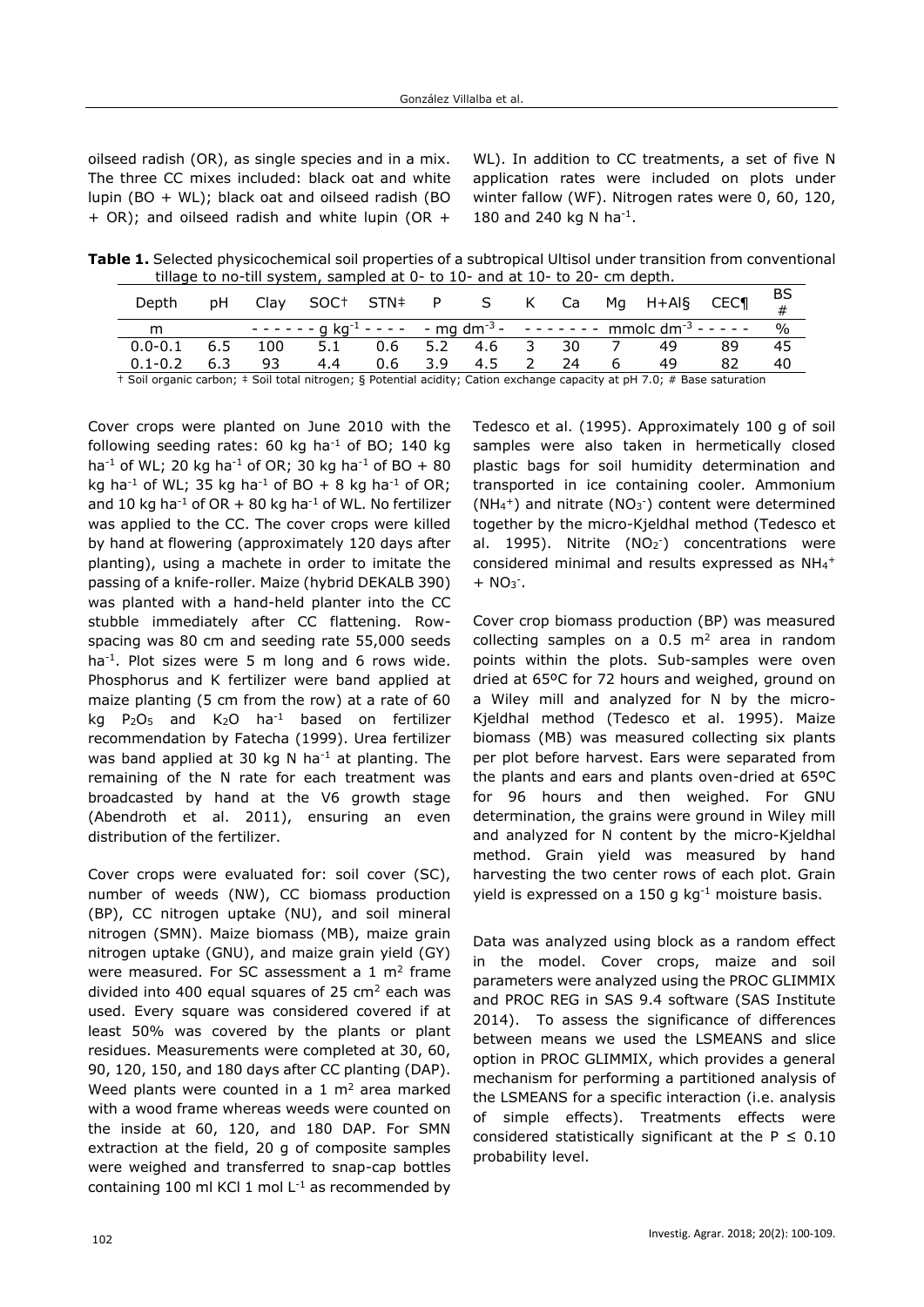## **RESULTS Y DISCUSSION**

During the growing season a total rainfall of 260 mm accumulated during the CC phase (from June to October 2010), and 786 mm during the maize phase (from October 2010 to February 2011) (Figure 1). The CC received less total rain than the 30 years average for this region, while the maize crop received similar amount of water. The total observed rainfall was 1046 mm (CC + maize phase), and together with the mean temperature observed during the study was generally in line with the long-term average (30 years) for this region (Figure 1).

The measurements during the CC phase showed that SC and NW were affected significantly by the interaction of CC by sampling date (Table 2). Soil cover was consistently lower for winter fallow in comparison to CC treatments, except at the last sampling date when it was similar to OR+WL and single WL (Figure 2). This demonstrates why the adoption of no-till and the use of cover crops in the

rotation are necessary to build up a stronger and sustainable cropping system (Albuquerque et al. 2015, Blanco-Canqui et al. 2015). On the other hand, BO showed significantly higher SC early after CC planting, as well as higher SC after flattening and the immediate maize planting. These results suggest that BO can potentially provide improved soil protection during the winter months before maize planting, but also provide cover during the early growth stages for maize. Soil cover for mix CC species was generally improved when BO was present in the mix (Figure 2). Soil protection is particularly important for soil conservation and sustainable crop production under subtropical conditions in South America, where the climate is predominantly warm and humid (Derpsch et al. 2014). Live or dead SC provides protection from soil erosion, helps to maintain surface soil moisture and control the thermal regime (Blanco-Canqui et al. 2015). Effective soil cover is one of the greatest advantages when using CC in a no-till system.



**Figure 1**. Total rainfall observed monthly, 30 years rainfall average, and mean temperature during the experiment (DMH 2015).

**Table 2.** Significance of probability values from the analysis of variance for soil cover (SC), number of weeds (NW), and soil mineral nitrogen (SMN) as affected by single species cover crops, combinations and winter fallow, during the 2009-2010 cropping season.

| Main effect          | Soil cover                                                            | Number of weeds | Soil mineral N |  |  |  |  |
|----------------------|-----------------------------------------------------------------------|-----------------|----------------|--|--|--|--|
|                      | <u> - - - - - - - - - - - - - P&gt;F- - - - - - - - - - - - - - -</u> |                 |                |  |  |  |  |
| Cover crop (CC)      | < 0.001                                                               | < 0.001         | < 0.001        |  |  |  |  |
| Sampling date (SD) + | < 0.001                                                               | < 0.001         | < 0.001        |  |  |  |  |
| $CC \times SD$       | 0.001                                                                 | < 0.001         | 0.349          |  |  |  |  |
|                      |                                                                       |                 |                |  |  |  |  |

† Sampling date, days after cover crops planting for SC and NW; and days after maize planting for SMN.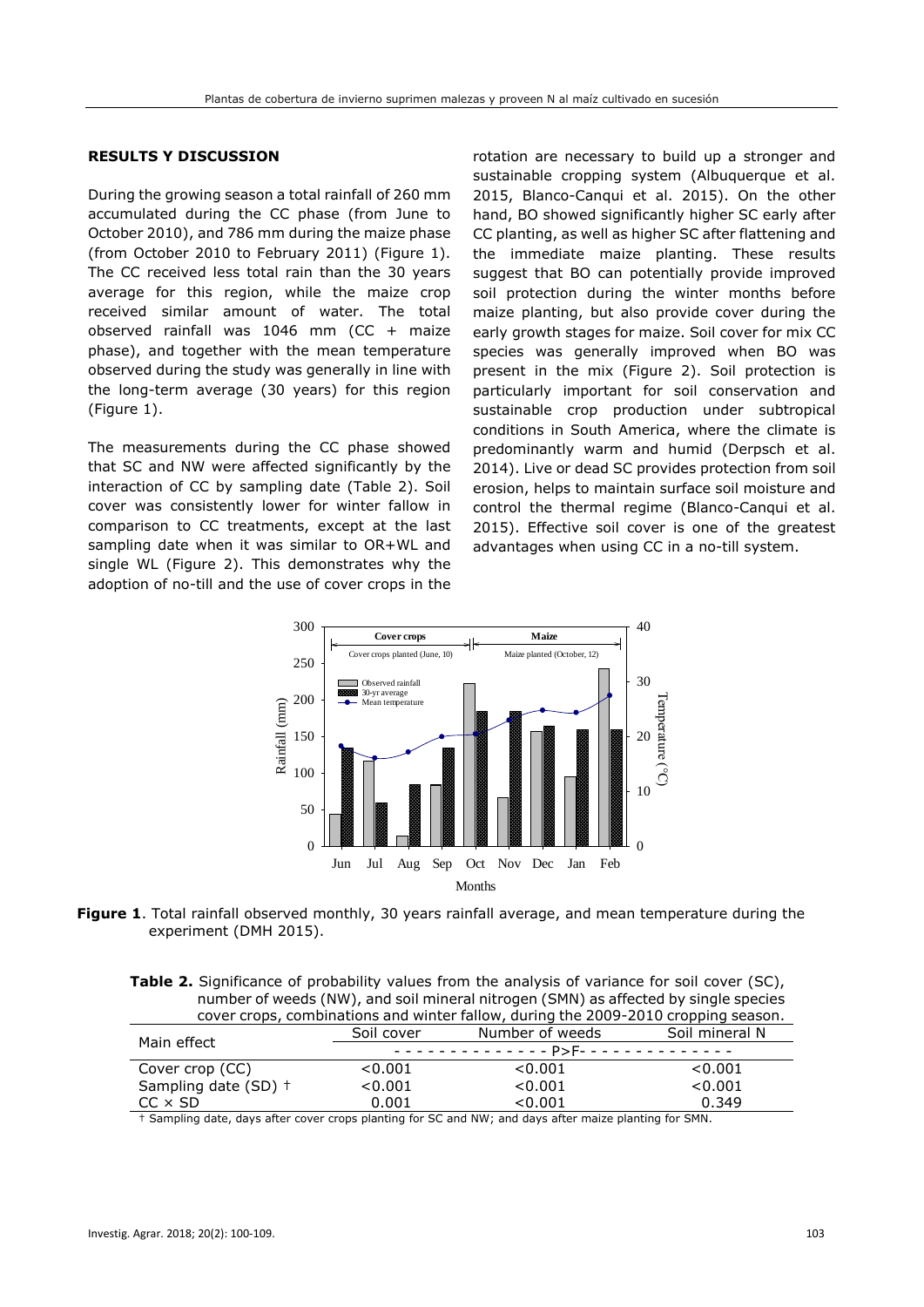The number of weeds was significantly reduced using CC when compared to winter fallow (Figure 3). The suppression of weed population followed similar trends as the SC provided by the different CC treatments, and the lowest weed population was attained with the use of BO (Figure 2 and 3). The low weed population with BO can be due in part to the quick and lasting SC in addition to hindering weed growth from the BO on some weed species (Flower et al. 2012, Price et al. 2006). Previous studies found similar results with the use of CC preventing or reducing weed infestation (Florentin et al. 2011, Hodgdon et al. 2016). This becomes particularly important in modern agricultural systems worldwide given the current herbicideresistance problems worldwide (Kaundun et al. 2014).

Lower soil cover and higher NW were found for the legume CC (WL). However, the use of mixture of cover crops was a useful strategy to improve these parameters and as reported in previous studies (Finney et al. 2016), all the CC treatments provided some improvement for SC and suppression of weeds while bare soil during the winter provided an open window for weed infestation. Eradication of these weeds can be costly and is becoming increasingly difficult (Hodgdon et al. 2016, Kaudun et al. 2014), thus, it is important to highlight the great ecosystem service that increasing soil cover and decreasing weed infestation by using the right combination of cover crops could represent for farmers in the short and especially in the long term.



**Figure 2**. Percent soil cover as affected by single species cover crops, combinations and winter fallow during the 2009-2010 cropping season. Mean comparison with different letters at each sampling date are significantly different at the 0.1 probability level.



**Figure 3.** Number of weeds as affected by single species cover crops, combinations, and winter fallow at 60, 90, and 180 days after planting, during the 2009-2010 cropping season. Mean comparison with different letters are significantly different at the 0.1 probability level.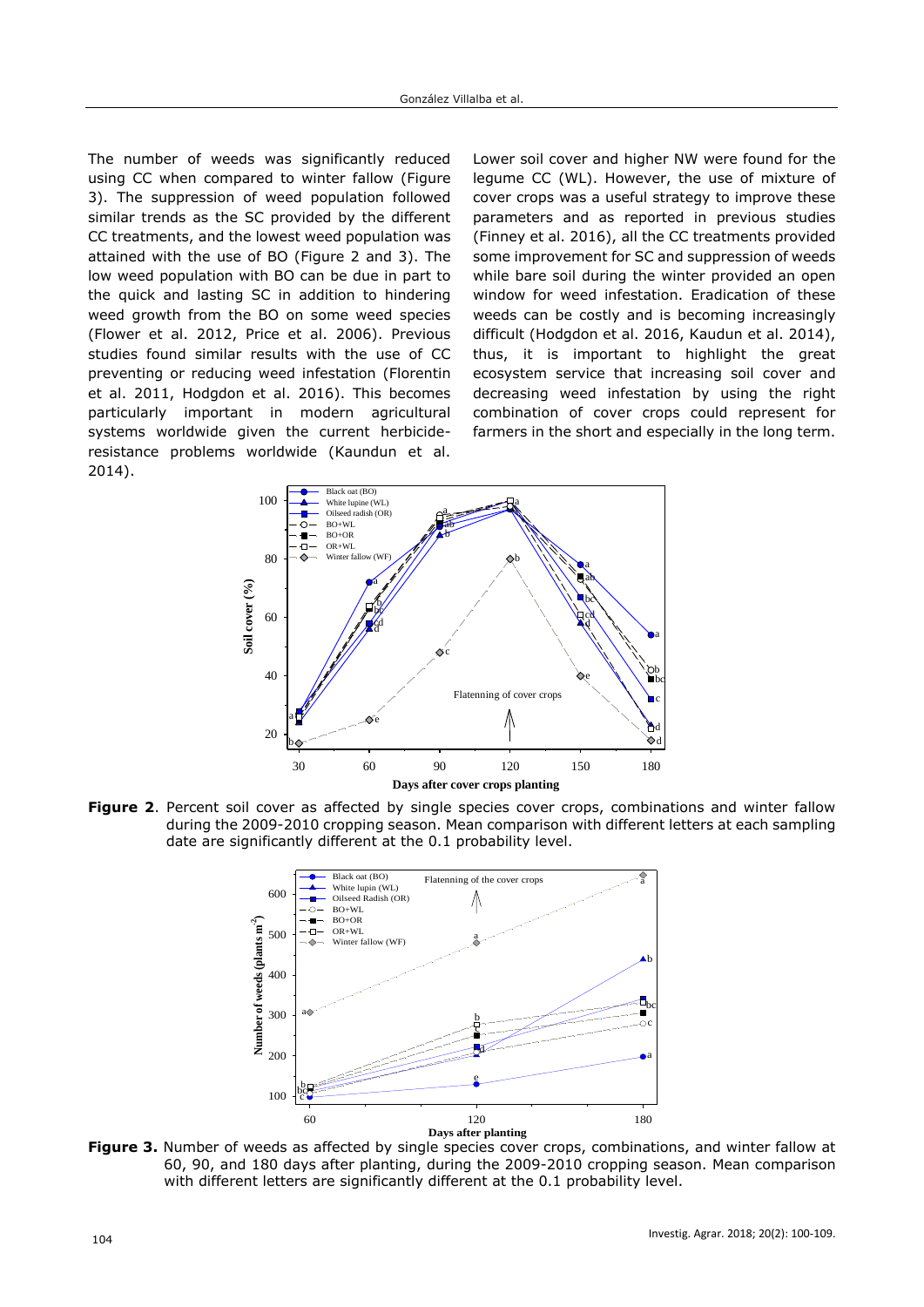The winter fallow treatment generated low biomass production (from weed infestation) (Table 3). However, the use of CC generated an average of 2.6 t ha-1 higher biomass than winter fallow. Oilseed radish presented the highest BP  $(5 t \text{ ha}^{-1})$ , providing high amount of residues to protect the soil. The overall biomass production by cover crops for this study can be considered normal compared to other research performed in similar soils in Paraguay (Florentín et al. 2011).

In contrast, however, Kubota et al. (2005), found BP by OR of 11 t ha<sup>-1</sup> with fertilizer application and conducted in a soil with higher natural fertility (i.e. higher soil organic matter and clay content). Furthermore, chemical composition, quality and biomass could be greatly increased when mineral fertilizer is applied to cover crops (Rezende et al., 2017). In fact, fertilizing cover crops adequately have been suggested in order to ensure enough biomass production to protect the soil (Florentín et al. 2011) and help in nutrient cycling (Albuquerque et al. 2015).

Nevertheless, it is important to note the amount of biomass produced by the cover crops, even when no fertilizer was applied to them. In smallholder production systems of Paraguay, this may represent a great option, as it is more difficult for smallholder farmers to have access to mineral fertilizer. Nitrogen uptake (NU) was highest with the N-fixing WL (63 kg N ha<sup>-1</sup>), similar to the OR and combinations containing these two species (Table 3). Black oat accumulated the lowest amount of N when compared to other CC treatments. However, our study showed that this particular disadvantage can be overcome by mixing CC species, with significant increase in NU in the treatments with combination of cover crop species (Table 3).

**Table 3.** Biomass production and nitrogen uptake by single cover crops, combinations, and winter fallow during the 2009-2010 cropping season.

| Cover crops <sup>+</sup> | Biomass production | Nitrogen uptake |  |  |
|--------------------------|--------------------|-----------------|--|--|
|                          | t ha $^{-1}$       | kg ha $^{-1}$   |  |  |
| BO.                      | 3.0 <sub>d</sub>   | 22c             |  |  |
| WL                       | 3.8 <sub>b</sub> c | 63 a            |  |  |
| 0R                       | 5.0a               | 52 ab           |  |  |
| BO+WL                    | 3.5 bcd            | $51$ ab         |  |  |
| BO+OR                    | 4.1 <sub>b</sub>   | 41 b            |  |  |
| OR+WL                    | $3.3 \text{ cd}$   | 49 ab           |  |  |
| WF                       | 1.2 e              | 19 <sub>c</sub> |  |  |
| P < F                    | < 0.001            | 0.005           |  |  |

† Black oat (BO); White lupin (WL); Oilseed radish (OR); Winter fallow (WF). Mean comparison with different letters are significantly different at the 0.1 probability level.

Cover crop treatments increased SMN content before flattening (Figure 4), with an average of 4 mg kg-1 higher than winter fallow with no fertilizer N application. A small increase in SMN was observed 15 days after flattening (at the 0-10 cm soil layer), with values decreasing at 30 days after flattening. This may be due to some initial release of mineral N from the decomposition of cover crop residues and increasing maize N uptake at 30 days after flattening. All CC treatments, except for BO, showed similar amount of SMN. The lower N availability in cropping systems using BO has been reported in the literature (Aita et al. 2004, Leguizamón 2009), and the explanation is the higher C/N ratio of this cover crop, which leads to higher N immobilization in the soil. However, Aita et al. (2004) found that when mixing legume cover crops with grass cover crops such as BO, the N immobilization decreases and

there is more available N for the corn plants to take up, which is in agreement with the observed in our study (Figure 4). White lupin and oilseed radish as single CC and mixed showed the higher levels of SMN at different sampling times and sampling depths (Figure 4). It is widely known that legume cover crops present the ability to fix atmospheric N symbiotically, which is a key environmental benefit [\(Köpke](https://www.sciencedirect.com/science/article/pii/S0378429009002792#!) and Nemecek, 2010). These results agree with previous studies demonstrating that CC management can positively affect N availability in the soil-plant system (Derpsch et al. 2016, Gabriel et al. 2016, Tribouillois et al. 2016), especially legume cover crops, which present the benefit of fixing atmospheric N, adding extra N to the system. Soil N dynamics is under studied in Paraguay and there are no reports in the scientific literature, thus the importance of these results.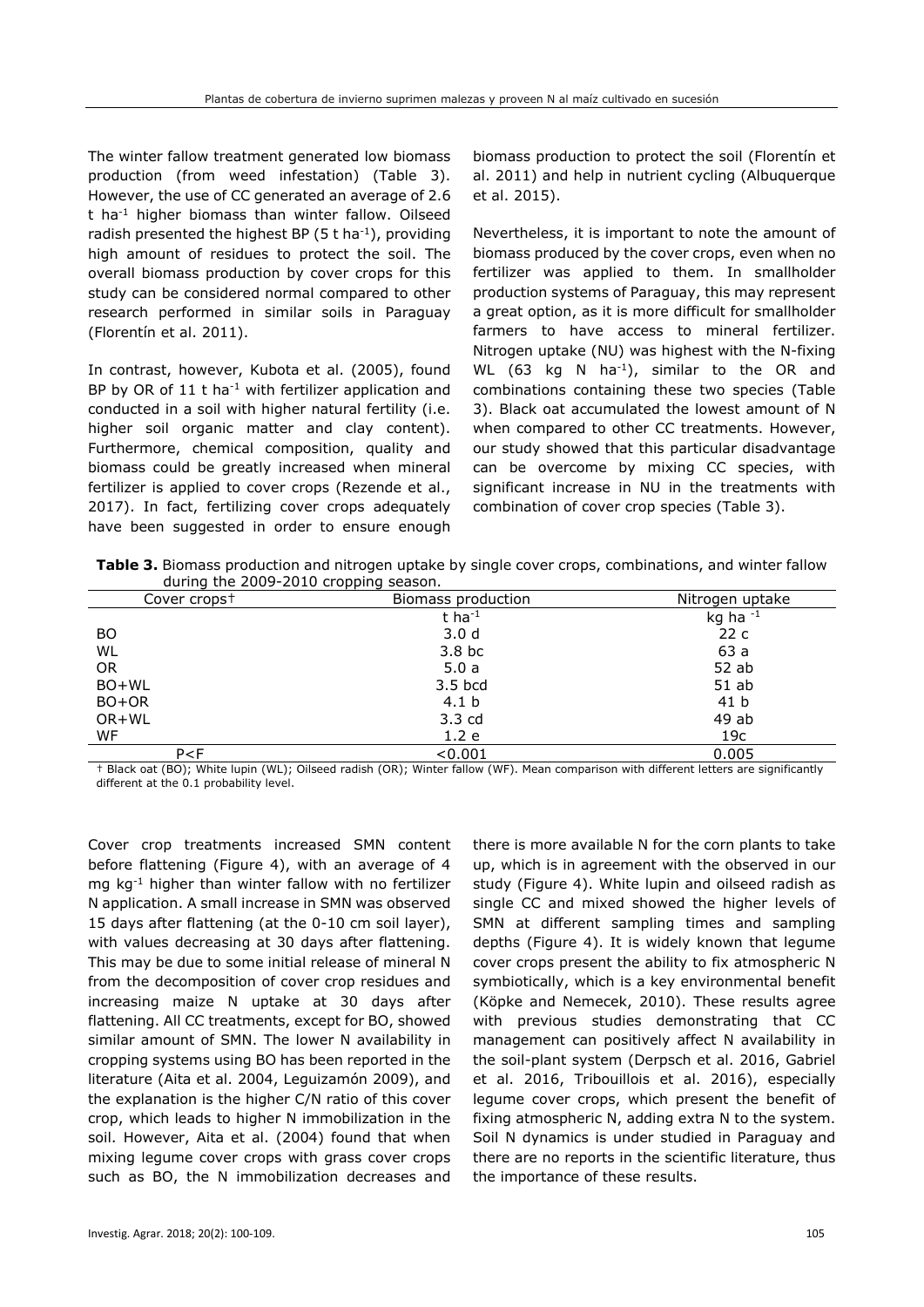

**Figure 4.** Soil mineral nitrogen content (NH<sub>4</sub><sup>+</sup> + NO<sub>3</sub><sup>-</sup>) as affected by single species cover crops, combinations, and winter fallow. Means comparison with different letters are significantly different at the 0.1 probability level.





Cover crop treatments and N fertilizer rates (applied as urea) showed significant effect on maize grain N uptake, MBP, and MGY (Figure 5). In average, CC treatments lead to a yield increase of  $3.6$  t ha<sup>-1</sup> when compared to the winter fallow treatment. Maize grain yield was increased by  $1.8$  Mg ha<sup>-1</sup> when BO is mixed with WL or OR compared to a single species of BO. White lupin and OR as single species showed the highest maize yield (Figure 5).

The benefits of legumes in the rotation are well known including the release of plant available N (Aita et al. 2004, Tully et al. 2015). Furthermore, crop rotation can have a substantial positive influence on maize yield beyond the potential N contributions (Mahama et al. 2016). The fertilizer N replacement values from the CC species evaluated in the study was positive and varied from 25-53 kg N ha $^{-1}$  (Figure 5).

The legume and brassica species provided the highest N fertilizer replacement values, demonstrating the importance of including them in crop rotation systems. On the other hand, the grass specie (BO) provided lower soil N availability, which was attenuated when mixing it with WL and OR.

A summary of the benefits of mixing cover crop species observed in this study is presented in Figure 6, demonstrating this approach represents a good alternative to merge the positive characteristics of the individual species such as high N uptake, grain yield and N availability after WL and OR, with the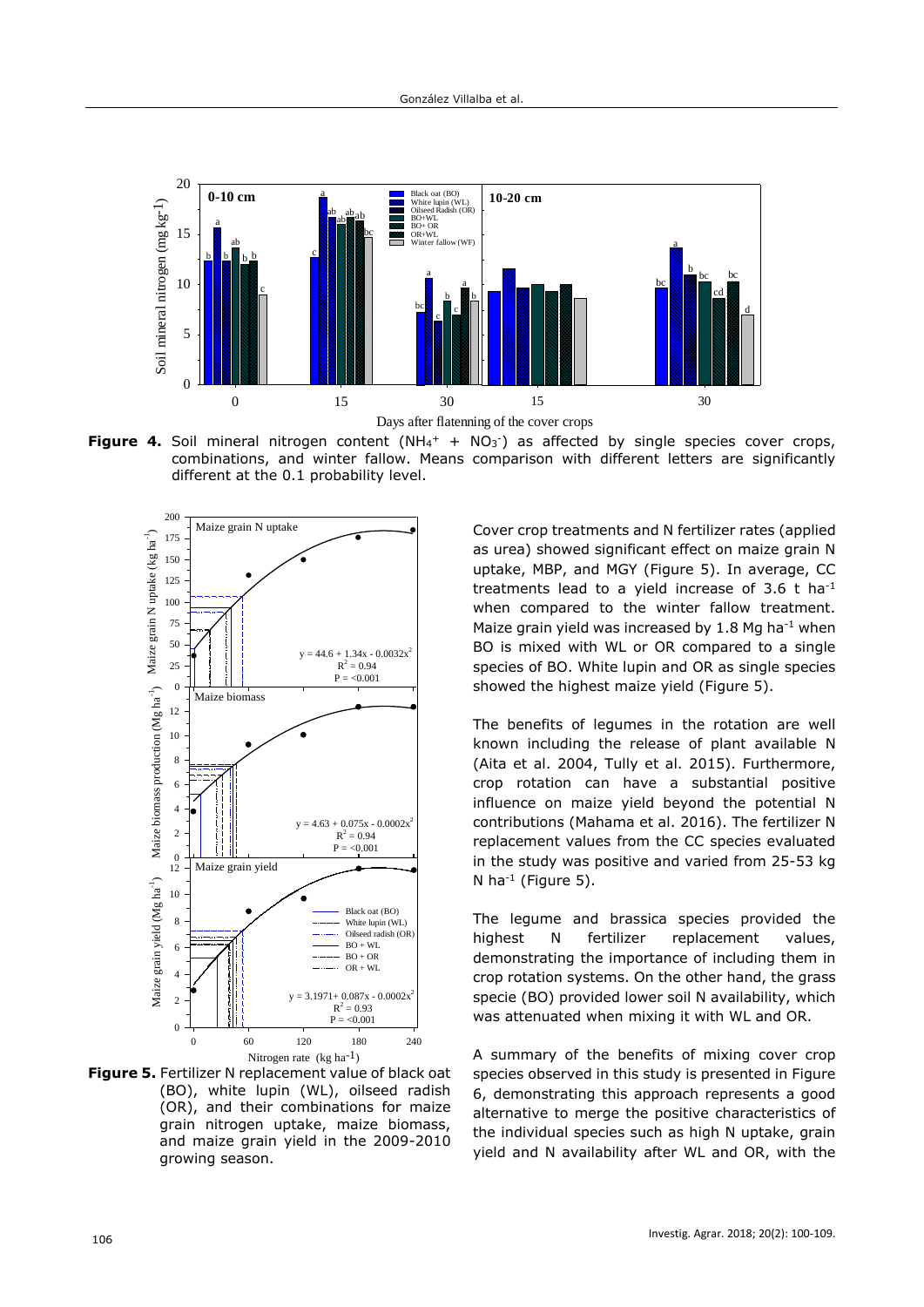more lasting soil cover and great weed suppression characteristics of BO.

Such results are in agreement with data from several parts of the world (Hodgdon et al. 2016, Ramírez-García et al. 2015, Tribouillois et al. 2016), which shows that including a legume cover crop such as WL can serve as green manure increasing N availability for the next crop and leading to higher crop yield, while cover crops with higher C/N ratio such as BO can serve as catch crops, helping to decrease weed infestation and increase the soil cover durability of the cover crop residues. Mixing winter cover crops can represent a great alternative to attenuate the disadvantages and boost the advantages of some cover crops.

Results from this study provide useful information on the immediate (short-term) effect of CC on the following maize response and the ecosystem services provided by winter cover crops (combined or not) such as soil cover, weed suppression, and N supply to the next crop (i.e. maize) leading to higher crop yield and other benefits (i.e. higher biomass production and N uptake) in current Paraguayan cropping systems and from other parts of the world. With these data, it is important to highlight the importance of including winter cover crops in the crop rotation systems, and especially in no-till soils, where a good soil cover is needed to ensure the sustainability of the production system as a whole.

Additional studies are needed to evaluate the longterm effect of multiple years and experimental sites of CC including the use of mix species that may provide the best combination for improved soil health and crop yield increase. These results will be of extremely importance for smallholder farmers struggling to increase crop yields. We also raise the question about the need for scientific publications of the results of the few existing long-term studies in Paraguay.



**Figure 6.** Ecosystem services provided by single and mixed species of cover crops in a subtropical Ultisol.

# **CONCLUSIONS**

The winter cover crop species evaluated in this study supplied plant-available N to the subsequent maize crop. The replacement value of N fertilizer from the cover crops to the maize was up to 53 kg N ha<sup>-1</sup> (equivalent to 115 kg urea ha<sup>-1</sup>) with the use of the legume white lupin (WL). The lowest N supply of plant available N was with the black oat (BO) of 25 kg N ha<sup>-1</sup>. The mix of species supplied plantavailable N between 38-42 kg N ha<sup>-1</sup>.

Other ecosystem services provided by the CC included soil cover and reduced weed population.

Results from this study suggest that BO can be represented a good alternative to attain rapid soil cover. Black oat also provided better soil cover after CC flattening, likely due to the higher C:N ratio and slower residue decomposition. Its higher C:N ratio likely resulted in N immobilization, reflected in reduced plant available N to the maize crop. However, this study showed other benefits from good soil cover, particularly for suppression of weed population. Soil cover, weed suppression, soil mineral nitrogen dynamics, and maize grain yield were all positively affected by the use of CC, regardless of their use as single species or in a mix. Combining winter cover crops can help to merge the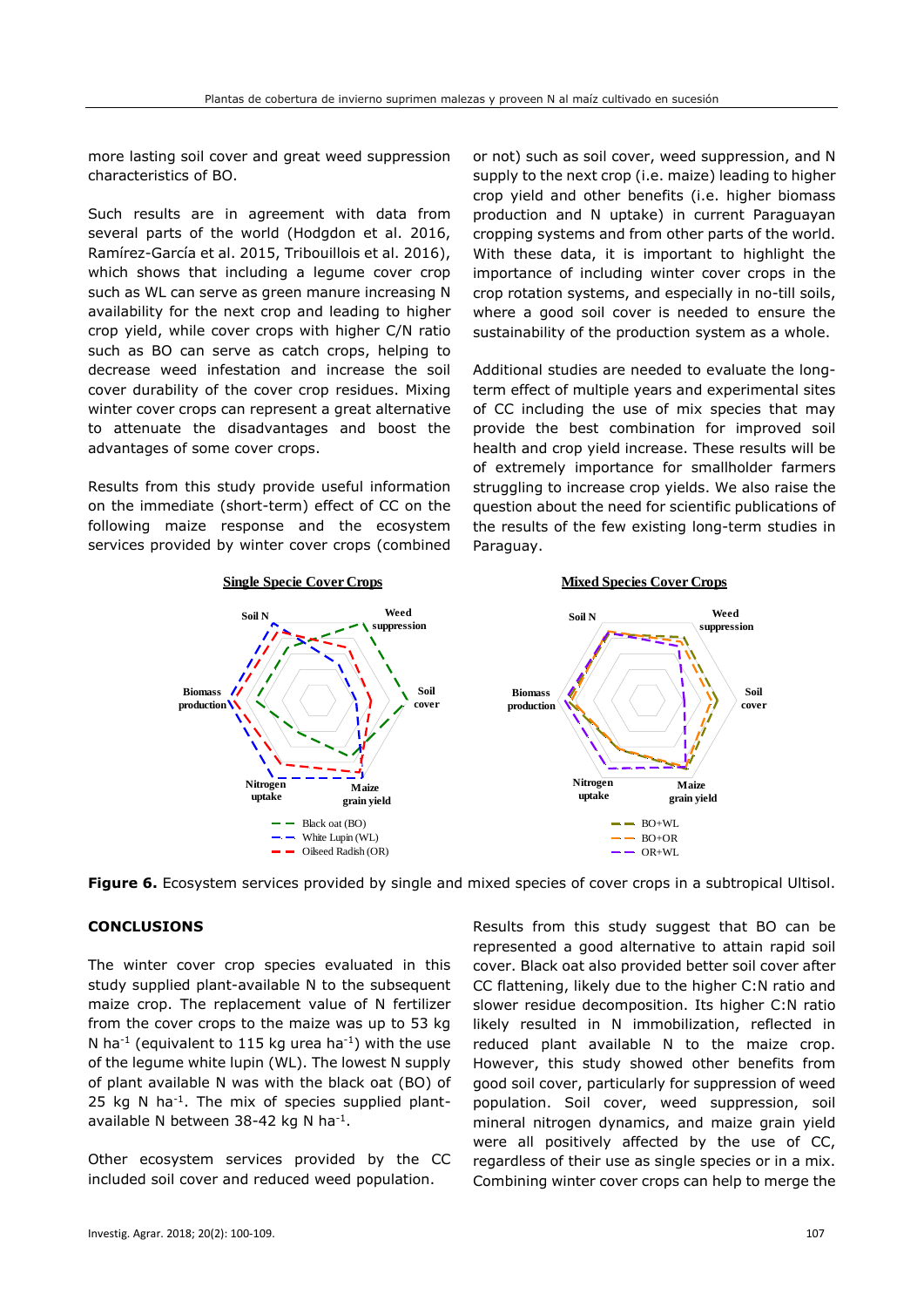benefits and attenuate the disadvantages of each CC, reflecting in more sustainable crop production systems.

# **AKNOWLEDGMENTS**

We are grateful to Centro de Tecnología Agropecuaria en el Paraguay (CETAPAR) and to the soil testing lab of the Department of Soils and Territorial Organization (DESOT, FCA/UNA) for support and equipment for soil and plant analysis. This is contribution no. 17-170-J from the Kansas Agricultural Experiment Station.

# **BIBLIOGRAPHIC REFERENCES**

- Abendroth, LJ; Elmore, RW; Boyer, MG; Marlay, SK. 2011. Corn Growth and Development. Ames, Iowa: ISU.
- Aita, C; Giacomini, SJ; Hubner, AP; Chiapinotto, IC; Fries, MR. 2004. Consorciação de plantas de cobertura antecedendo o milho em plantio direto: I – Dinâmica do nitrogênio no solo. Revista Brasileira de Ciência do Solo 28: 739- 749.
- Albuquerque, MA; Dieckow, J; Sordi, A; Piva, JT; Bayer, C; Molin, R; Pergher, M; Ribeiro-Junior, PJ. 2015. Carbon and nitrogen in a Ferralsol under zero-tillage rotations based on cover, cash or hay crops. Soil Use and Management 31: 1-9.
- Bender, RR; Haegele, JW; Ruffo, ML; Below, F. 2013. Nutrient uptake, partitioning, and remobilization in modern transgenic insectprotected maize hybrids. Agronomy Journal 105: 161-170.
- Bouyoucos, GJ. 1962. Hydrometer method improved for making particle size analysis of soils. Agronomy Journal 54:464-465.
- Blanco-Canqui, H; Shaver, TM; Lindquist, JL; Shapiro, CA; Elmore, RW; Francis, CA; Hergert, GW. 2015. Cover crops and ecosystem services: insights from studies in temperate soils. Agronomy Journal 107: 2449-2474.
- Derpsch, R; Lange, D; Birbaumer, G; Moriya, K. 2016. Why do medium- and large-scale farmers succeed practicing CA and small-scale farmers often do not? - experiences from Paraguay. International Journal of. Agricultural Sustainability 14: 269-281.
- Derpsch, R; Franzluebbers, AJ; Duiker, SW; Reicosky, DC; Koeller, K; Friedrich, T; Sturny,

WG; Sá, JCM; Weiss, K. 2014. Why do we need to standardize no-tillage research? Soil and Tillage Research 137: 16-22.

- DMH (Dirección de Meteorología e Hidrología). 2015. Mapas normales de la precipitación mensual y anual. Available at http://www.meteorologia.gov.py/publicaciones. php/ (accessed 05.10.16)
- Fatecha, A. 1999. Guía para la fertilización de cultivos anuales y perennes de la Region Oriental del Paraguay. Boletín Técnico 1. San Lorenzo, Paraguay, Sociedad Paraguaya de Ciencia del Suelo (SOPACIS). 33 p.
- Finney, DM; White, CM; Kaye, JP. 2016. Biomass production and carbon/nitrogen ratio influence ecosystem services from cover crop mixtures. Agronomy Journal 108: 39-52.
- Florentin, MA; Peñalva, M; Calegari, A; Derpsch, R. 2011. Green manure/cover crops and crop rotation in conservation agriculture on small farms. Translated by McDonald, MJ. Integrated Crop Management Vol. 12-2010. Rome, Italy, Food and Agriculture Organization of the United Nations (FAO). 97 p.
- Flower, KC; Cordingley, N; Ward, PR; Weeks, C. 2012. Nitrogen, weed management and economics with cover crops in conservation agriculture in a Mediterranean climate. Field Crops Research 132: 63-75.
- Fontoura, SMV; Bayer, C. 2009. Adubacão nitrogenada para alto rendimento de milho em plantio direto na região Centro-Sul do Parana. Revista Brasileira de Ciência do Solo 33: 1721- 1732.
- Frasier, I; Noellemeyer, E; Figuerola, E; Erijman, L; Permingeat, H; Quiroga, A. 2016. High quality residues from cover crops favor changes in microbial community and enhance C and N sequestration. Global Ecology and Conservation 6: 242-256.
- Gabriel, JL; Alonso-Ayuso, M; García-González, I; Hontoria, C; Quemada, M. 2016. Nitrogen use efficiency and fertiliser fate in a long-term experiment with winter cover crops. European Journal of Agronomy 7: 14-22.
- Giacomini, SJ; Aita, C; Chiapinotto, IC; Hübner, AP; Marques, MG; Cadore, F. 2004. Consorciação de plantas de cobertura antecedendo o milho em plantio direto. II - Nitrogênio acumulado pelho milho e produtividade de grãos. Revista Brasileira de Ciência do Solo 28: 751-762.